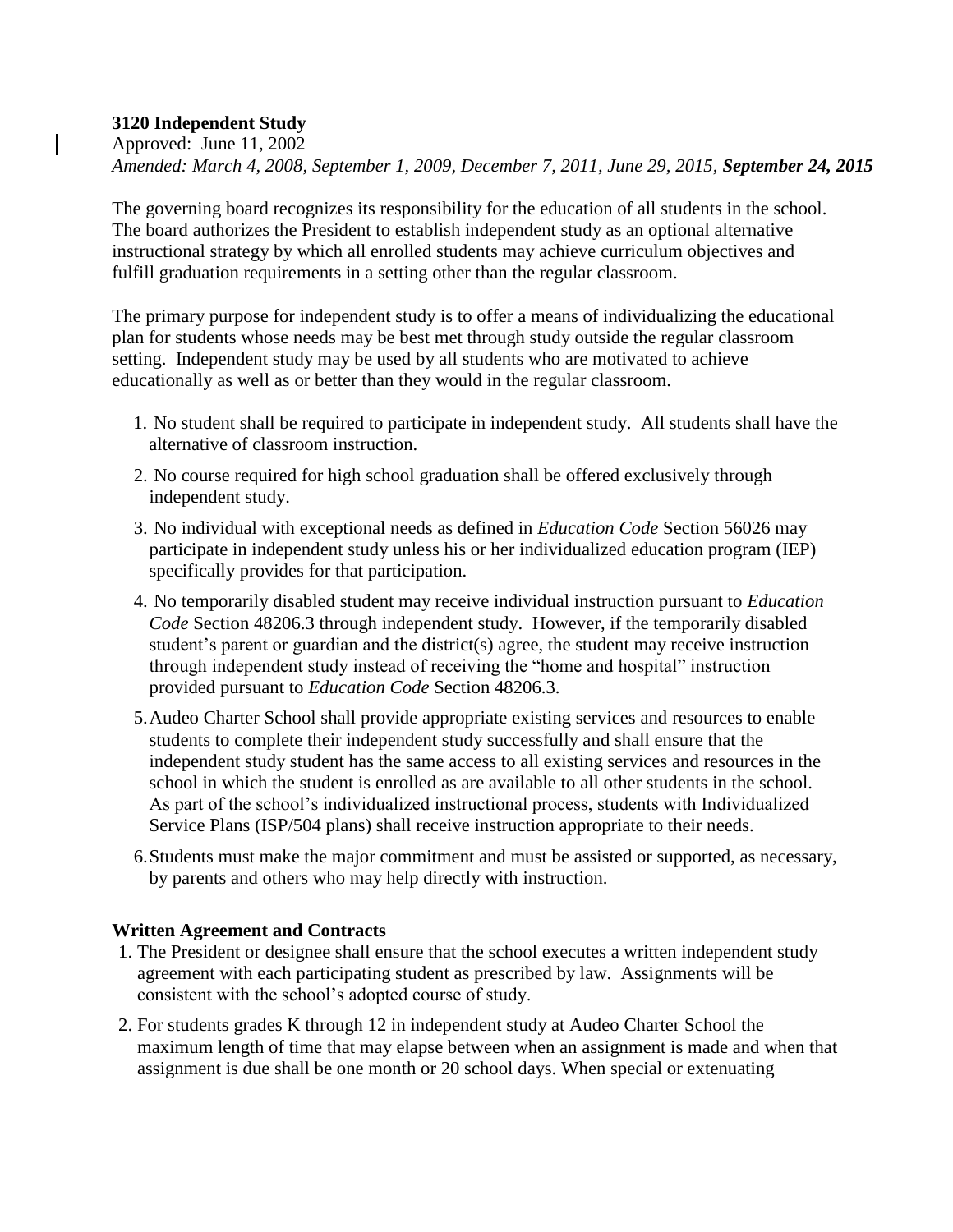circumstances justify a longer time for individual students, the President or designee may approve a period not to exceed eighteen weeks.

- 3. When any student in grades K-5 fails to complete 4 or more days of assigned work during a 20 day learning period, or misses two appointments without valid reason, the President. When any student grades K through 12 fails to complete two independent study courses during any period of 40 schools days, or misses two appointments without valid reasons, the President or designee shall conduct an evaluation to determine whether the pupil or student should be allowed to continue in independent study. A written record of the findings of any evaluation conducted pursuant to this policy shall be maintained in the student's permanent record as part of the personalized education plan.
- 4. The President or designee shall report to Audeo Charter School Board the number of students in charter independent study by typical categories of study and duration; the ADA generated; a description of the students' performance on those indicators of quality which the board may specify; and the number and proportion of students, by typical categories, who graduate or successfully complete their studies.
- 5. The President or designee shall establish regulations to implement this policy in accordance with the law.
- 6. Audeo Charter School will not provide any funds or other thing of value to the pupil or his or her parent or guardian that a school district could not legally provide to a similar situated pupil of the school district, or to his or her parent or guardian.

## **Legal References**

*Education Code* 46300(e), 47612.5, 51745-51749.5 California Code of Regulations, Title 5 11700-11703

## **Administrative Regulations for Independent Study**

- 1. Educational opportunities offered through independent study may include, but shall not be limited to, the following:
	- a. Special assignments that extend the content of regular courses of instruction
	- b. Individualized study in a particular area of interest or in a subject not currently available in the regular school curriculum
	- c. Individualized alternative education designed to teach the knowledge and skills of the core curriculum
	- d. Continuing and special study during travel
	- e. Volunteer community service activities that support and strengthen the student's achievement
- 2. Approval of proposed independent study agreements shall be based on the following criteria:
	- a. Evidence that the student in grades K-5 has sufficient parental support to be successful, and/or that the student in grades 6-12 can work independently.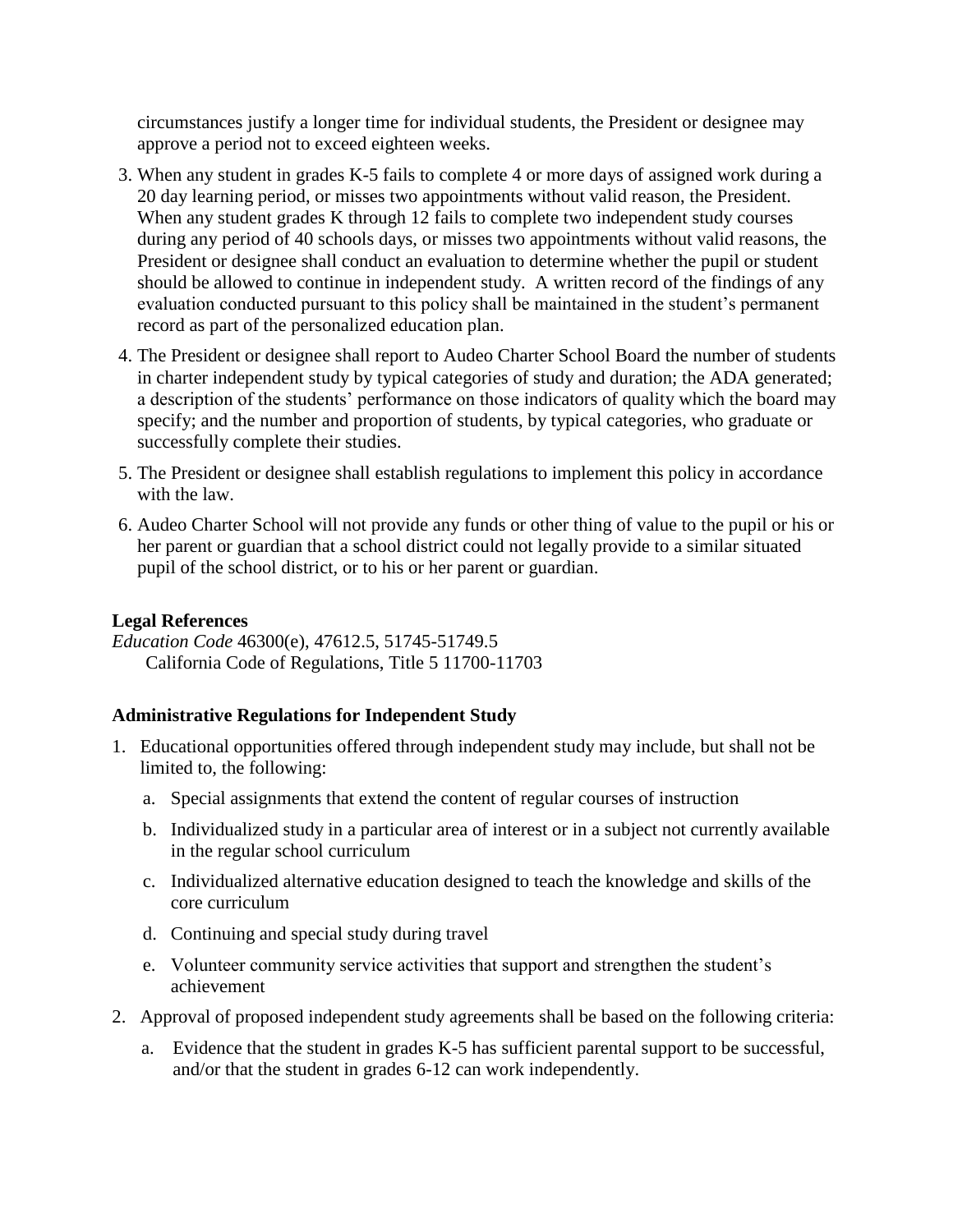- b. Indication that the student will work to complete the assignments and meet necessary appointments
- c. Availability of one or more certificated teachers with appropriate qualifications, including classroom teaching experience, and adequate time to supervise the student effectively
- d. A written statement of educational objectives and the means of accomplishing and measuring progress toward the objectives
- 3. If the student or parent appeals a rejection of the application to the President or the school board, a committee established by the President shall reconsider the application and make recommendations.
- 4. If the student applicant is under 18 years of age, the parent, guardian, or caregiver must approve and sign the written agreement.
- 5. Students engaging in independent study must be residents of the county or an adjacent county.
- 6. Students who are 19 or 20 years of age may engage in independent study through the regular high school program, apart from Adult Education, only if they have been continuously enrolled in school since their eighteenth birthday.
- 7. Each student's independent study shall be coordinated, evaluated, and carried out under the general supervision of a certificated employee.

#### **Independent Study Written Agreements**

A written independent study agreement shall be executed for each participating student. Each agreement shall be signed by the student, the teacher, and the parent/guardian or caregiver and in effect prior to the start of reporting attendance (ADA) pursuant to that agreement. If a new teacher takes over the classroom, he or she shall sign an addendum. The independent study agreement for a student shall include a study plan that represents the same amount of study that would be required of a student in the classroom for the student's grade level for every school day covered by the agreement. Any changes to the Master Agreement will be noted in an addendum agreement. The Master Agreement shall include subsidiary agreements such as the Assignment and Work Records. The Master Agreement and subsidiary documents shall specify:

- 1. The manner, frequency, date, time, and place for submitting a student's assignments and for reporting his or her progress,
- 2. The objectives and methods of study for the student's work covered by the agreement,
- 3. The specific resources, including materials and personnel, that will be made available to the student in order to attain the objectives,
- 4. A schedule for achieving objectives and completing the agreement,
- 5. A schedule of conferences between student and supervising teacher,
- 6. The methods used to evaluate the student's work,
- 7. A statement of the maximum length of time allowed between the assignment and the completion of the student's assigned work, as determined by governing board policy,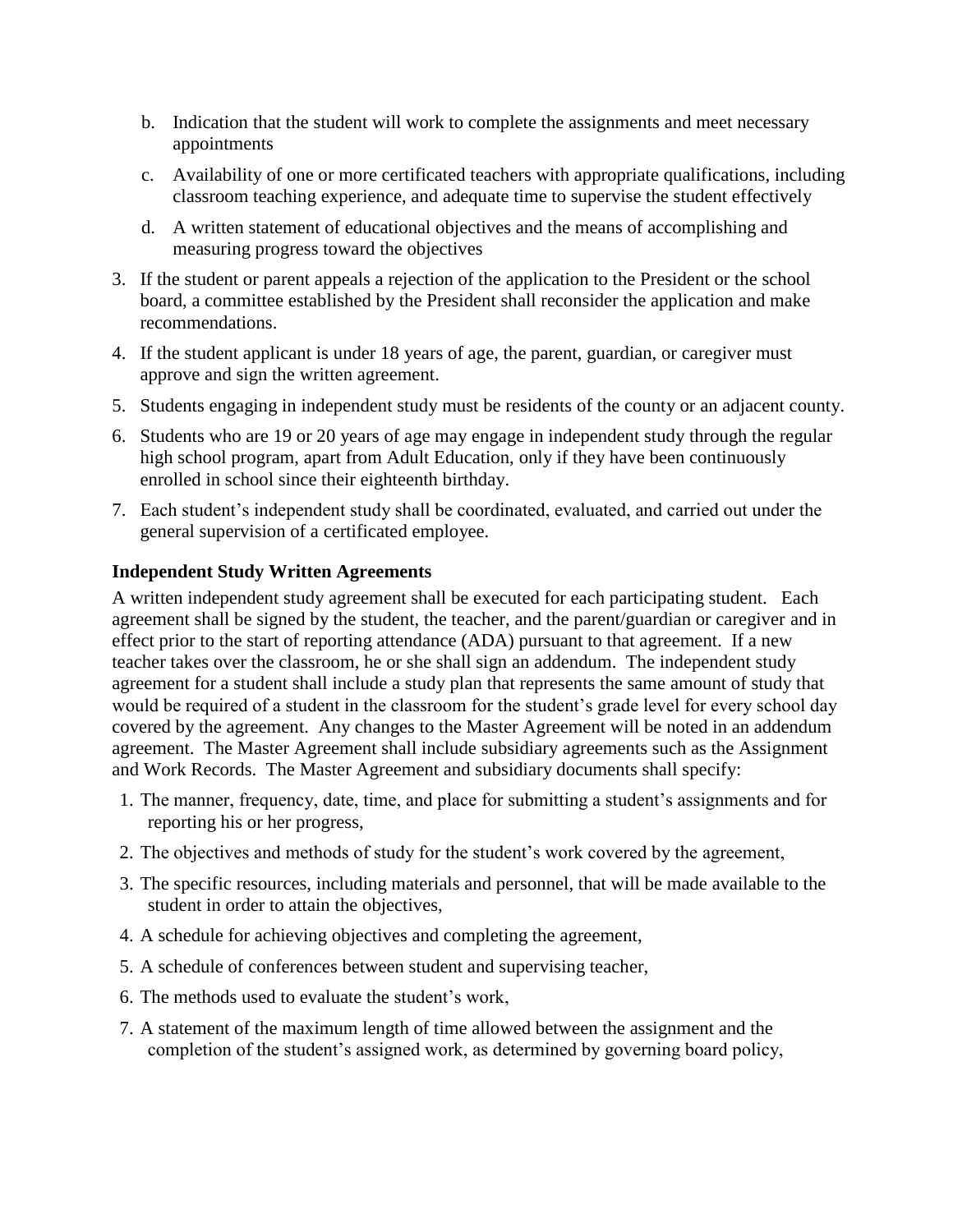- 8. A statement of the maximum number of assignments that a student may miss before an evaluation must be made of whether the student should be allowed to continue in independent study, as determined by board policy,
- 9. The duration of the independent study agreement, including the beginning and ending dates for the student's participation under the agreement, up to duration of one full school year  $(July-June)$
- 10. Students in grades K-5 are expected to complete work assigned in each core subject area, providing for at least one year's academic growth per year. Students in 6-12 are expected to earn one credit per month or 12 credits per year. Students choosing to graduate from Audeo Charter School shall have earned 42 credits in specified courses for graduation,
- 11. A statement that independent study is an optional alternative in which no student may be required to participate (Further, in the case of a student who is referred or assigned to any school, class, or program pursuant to Section 48917, the agreement shall also include the statement that instruction may be provided to the student through independent study *only if the student is offered the alternative of classroom instruction.*
- 12. The signatures of the student, student's parent(s), guardian, or caregiver, if the student is less than 18, certificated employee of the school who has been designated as the person responsible for the general supervision of independent study, and any person who has direct responsibility for providing assistance to the student.

## **Independent Study Attendance Rules**

- 1. Audeo Charter School shall maintain records for the students enrolled in the school.
- 2. Records shall include, but not be limited to, the following:
	- a. A copy of the district policy, administrative regulations, and procedures pertaining to independent study.
	- b. A file of all agreements with representative samples of completed and evaluated student assignments, with notations on the work samples that indicate the supervising teacher's determination of the time value of the student's work. Representative samples will include one entire assignment each attendance month a student worked on the class.
	- c. Records of all students who have participated or are currently participating in independent study, showing the credits attempted by and awarded to each student in grades 6-12, or, for students in grades K-5, other measures of academic accomplishment appropriate to the agreement and a record of the pupil's attendance.
	- d. An attendance register, separate from the register used for regular actual classroom attendance, in which attendance is recorded on the basis of positive attendance accounting procedures approved by the California Department of Education.
	- e. A record of grades and other evaluations of independent study assignments issued to the student.
- 3. Units of credit earned by a student are applied toward promotion to the next grade or toward graduation. The high school in which the student is enrolled shall certify independent study students for graduation providing they meet all the requirements. In the event there is a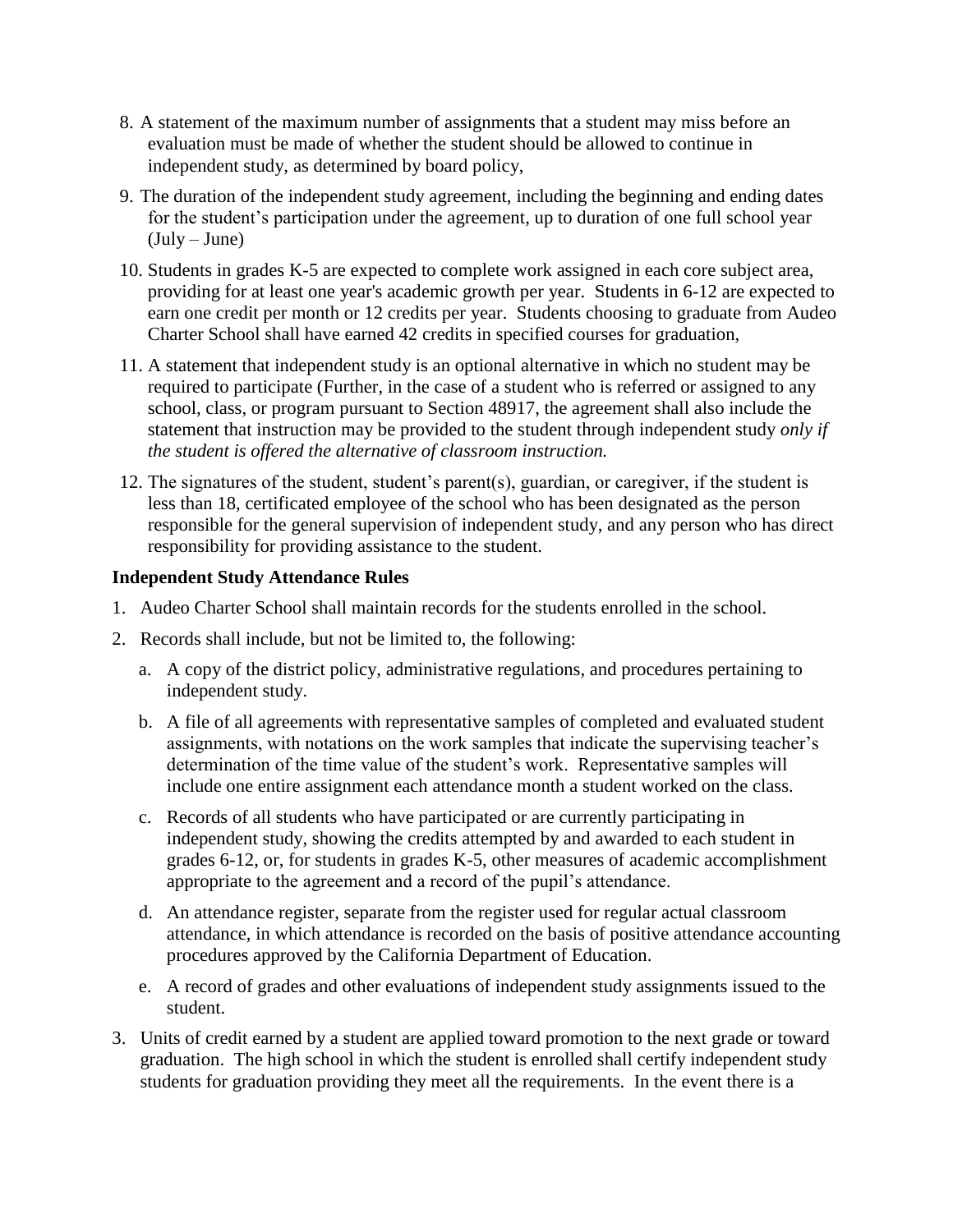dispute about the credits given, the parents and student have a right to appeal through Audeo Charter School procedures.

4. Students may earn credit for all the work they submit based on the time value the student work produces, as personally judged in each instance by a certificated teacher. The school may claim one day's apportionment credit for each day's worth of independent study work done by a student. If a student completes more work than there are days for apportionment, they shall receive academic credit for their work but no additional apportionment.

#### **Independent Study Students' Privileges, Rights, and Responsibilities**

- 1. Each student engaged in independent study has the right, continuously, to enter or return to the regular classroom mode of instruction.
- 2. Independent study students who are late for or miss scheduled conferences, or who do not submit assigned work on time, fail to meet the terms of their written agreements.
- 3. The administrator shall incorporate in program procedures the appropriate use of the following strategies to deal with missed appointments. The aim is to increase the student's achievement as well as to reduce and prevent the student's failure to meet the terms and conditions of the written agreement.
	- a. Immediately telephone or contact the student and/or parent,
	- b. Send a letter of concern to the student and parent, if appropriate,
	- c. Schedule a special appointment,
	- d. Set up a special meeting with the teacher or counselor or both.
	- e. Meet with the student, together with the parent, guardian, or caregiver, if appropriate,
	- f. Place the student on probation,
	- g. Terminate the agreement and return the student to a regular classroom program of instruction or other appropriate alternative.

#### **Parents' Right to Appeal**

Parents may appeal decisions in accordance with charter school procedures.

#### **Independent Study Supervising Teachers**

The following regulations shall apply to the selection and duties of supervising teachers:

- 1. Teachers who directly supervise independent study on a regular basis will be approved, prior to assignment, by the independent study administrator.
- 2. Independent study teachers shall:
	- a. Complete designated portions of the written agreement.
	- b. Add additional information when appropriate.
	- c. Supervise and approve coursework.
	- d. Personalize lesson plans.
	- e. Write the assignments for students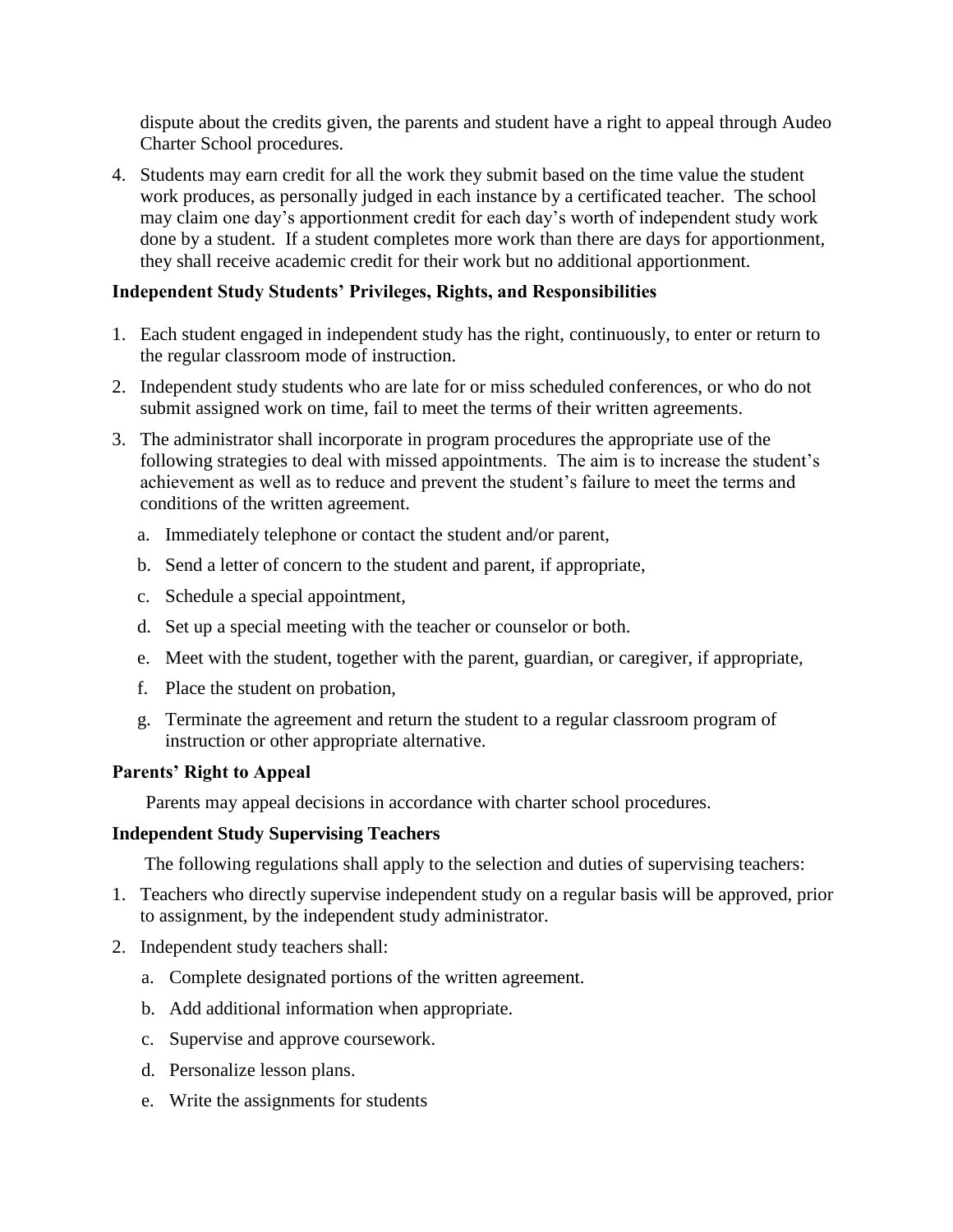- f. Assess all student work<sup>1</sup>
- g. Personally judge the time value of assigned work or work products completed and submitted by the student.
- h. Select and save with each agreement representative samples of the student's completed and evaluated assignments. Representative samples will include one entire assignment for each attendance month a student completed work on the class.
- i. Sign and complete the Assignment and Work Record when the student has reached his or her objectives or the course agreement is terminated.
- j. Maintain any required records and files on a current basis.
- 3. Independent study teachers shall complete a record of the student's assignments on a monthly schedule. The record form shall provide for individual assignments; due date; and any comments to be added when the assignments have been completed. Each form shall be consistent with the terms of the written agreement and be signed by the teacher at the time the assignment is due and after evaluation of the completed work.
- 4. Independent study teachers shall determine and assign grades or other approved measures of the student's achievement when appropriate.

# **Administration of Independent Study**

 $\overline{a}$ 

The use of independent study shall be administered by the President. His or her responsibility shall include:

- 1. Ensuring that independent study occurs in accordance with charter and independent study law/regulations.
- 2. Approving the participation of students requesting independent study for a period exceeding five school days.
- 3. Facilitating the completion of independent study written agreements.
- 4. Approving all credits earned through independent study and forwarding the information to the appropriate charter school staff so that it becomes part of the student's permanent record.
- 5. Authorizing the selection of all staff who are assigned to supervise independent study.
- 6. Supervising any staff assigned to independent study functions who are not regularly supervised by another administrator.
- 7. Completing or coordinating the preparation of all necessary records and reports.
- 8. Establishing and maintaining in a systematic manner all records required by state regulations for an audit trail of average daily attendance attributed to independent study and reported by the school.
- 9. Developing and managing the budget for independent study.

<sup>&</sup>lt;sup>1</sup> Parents, instructional aides, and other support persons can assist in the educational program only under the supervision of a credentialed staff member.